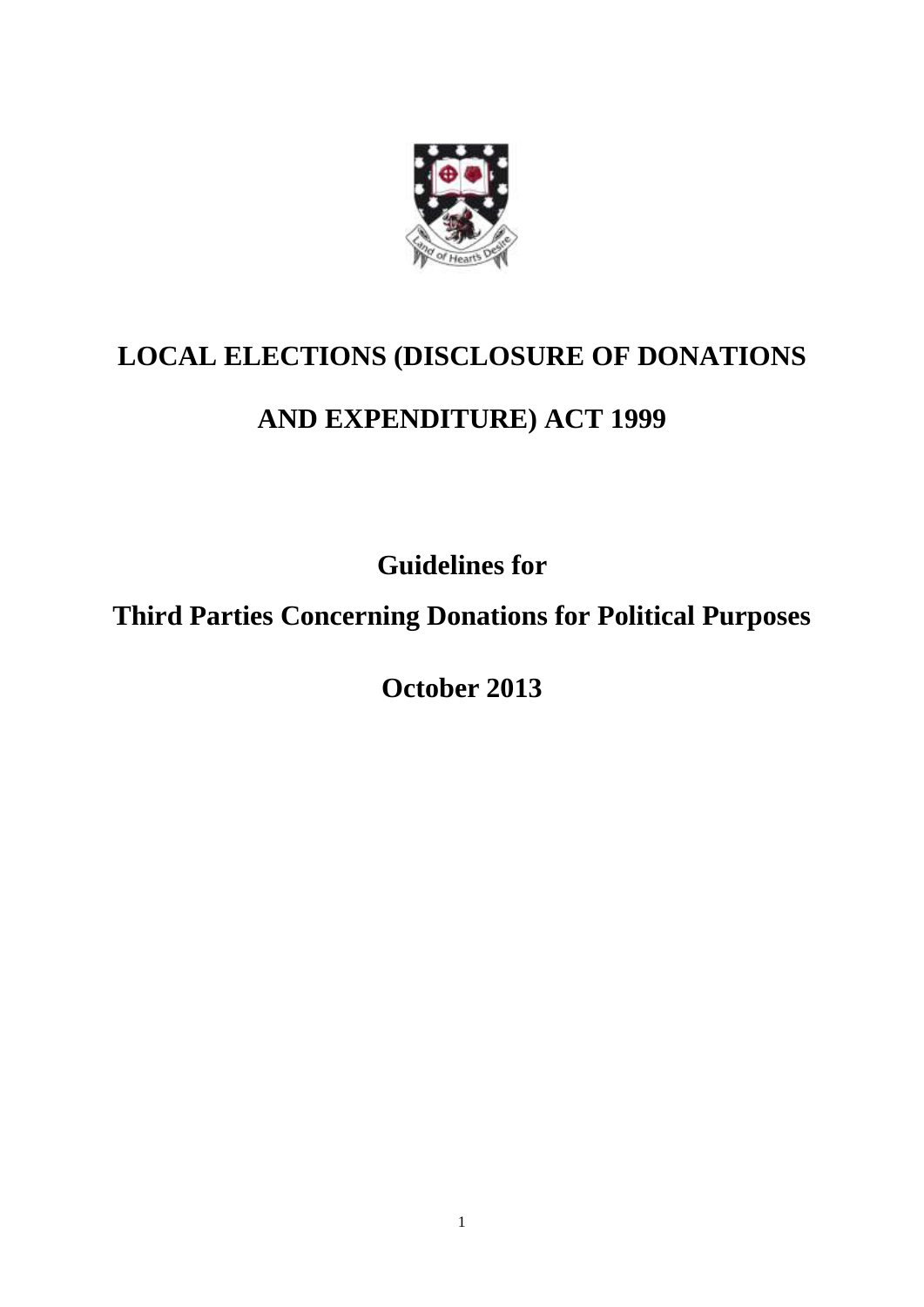## **Contents**

|                                                                                   | Page |
|-----------------------------------------------------------------------------------|------|
| 1. Introduction and overview of principal amendments from<br>previous guidelines  | 3    |
| 2. Background                                                                     | 4    |
| 3. Registration of Third Parties                                                  | 5    |
| <b>4. Donations to Third Parties</b>                                              | 6    |
| 5. Prohibited donations                                                           | 9    |
| 6. Political donations accounts                                                   | 12   |
| 7. Offences and penalties                                                         | 14   |
| <b>Appendix 1</b><br>Certificate for a statement of a political donations account | 16   |
| <b>Appendix 2</b><br><b>Definitions</b>                                           | 18   |
| <b>Agusín 1</b><br>Deimhniú le bheith i dteannta an ráitis ó fhoras airgeadais    | 20   |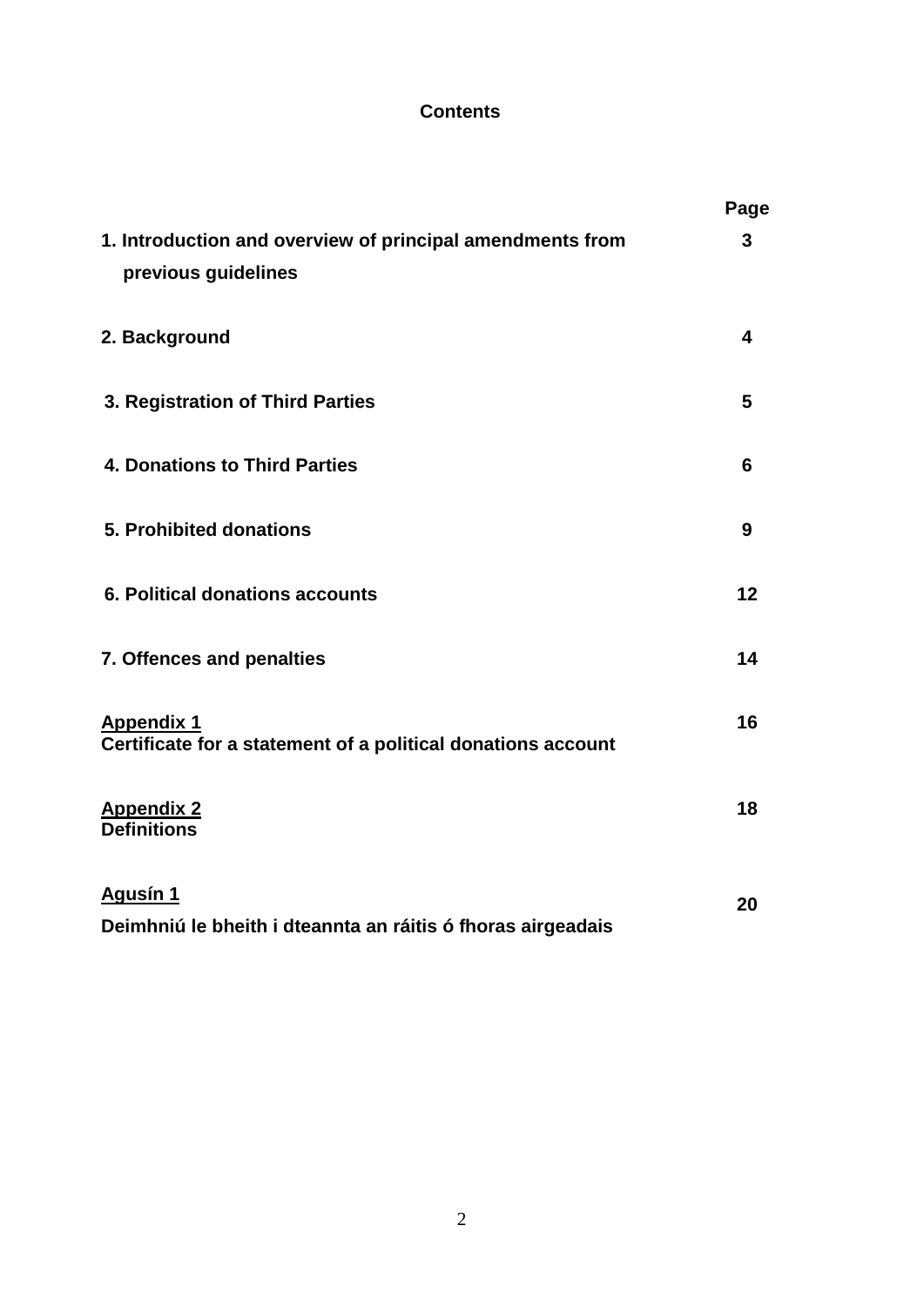#### **1. Introduction and overview of principal amendments from previous guidelines**

These guidelines update and replace the previous version circulated in November 2012. The main amendment in the revised guidelines relates to the annual reporting requirements by third parties.

A third party that receives a monetary donation in excess of **€100** is required to register with their local authority, to open a political donations account and to submit a financial statement with a certificate and statutory declaration to their local authority not later than March  $31<sup>st</sup>$  in each year. The threshold amount for registration as a third party and for opening a political donations account was reduced from €126.97 to **€100** with effect from January  $1<sup>st</sup> 2013$ .

The Local Elections (Disclosure of Donations and Expenditure) Act 1999 – **'the 1999 Act'** - provides a statutory framework for dealing with political donations at local level. This Act was amended by the Electoral (Amendment) (Political Funding) Act 2012. New and revised limits and restrictions on the acceptance of donations for political purposes came into force on January  $1<sup>st</sup> 2013$ .

The certificate to be submitted by a third party to a local authority, which includes the necessary statutory declaration, has been revised. The new version is attached at Appendix 1. A third party that is required to submit a certificate in 2014, or in any subsequent year, should use this revised version of the certificate and statutory declaration.

This document contains guidelines to assist third parties in meeting their obligations under the Act and contains information on registration requirements, donation limits, prohibited donations and the opening of political donations accounts.

**THIS DOCUMENT IS FOR GUIDANCE ONLY. REFERENCE SHOULD ALSO BE MADE TO THE LOCAL ELECTIONS (DISCLOSURE OF DONATIONS AND EXPENDITURE) ACT 1999. Please refer to: <http://www.irishstatutebook.ie/1999/en/act/pub/0007/index.html>**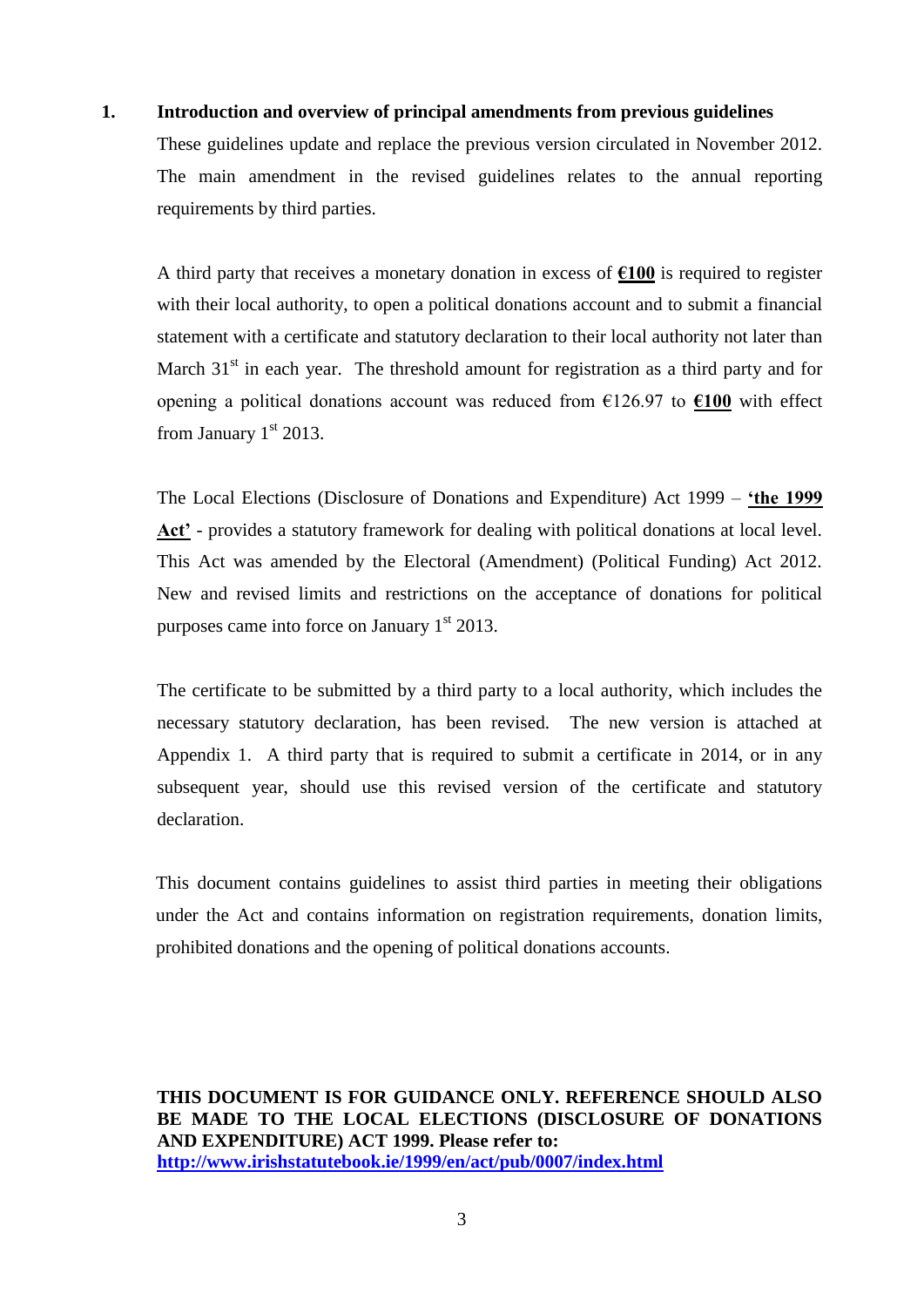#### **2**. **Background**

2.1 The provisions of the Local Elections (Disclosure of Donations and Expenditure) Act 1999 in relation to third parties are designed to bring such person or persons within the political donation regime in operation at local government level. Section 19A of the Act defines a third party. From January  $1<sup>st</sup>$  2013 this definition was revised, as follows:

> *" 'third party', in relation to a local election, plebiscite or campaign, means any person, other than a political party registered in the Register of Political Parties under Part III of the Act of 1992 or a candidate at an election, who accepts, in any particular year, a donation the value of which exceeds* **€100***".*

Prior to January 1<sup>st</sup> 2013 this definition provided for a donation threshold of  $\epsilon$ 126.97 in defining a 'third party'.

Other relevant definitions are set out in Appendix 2.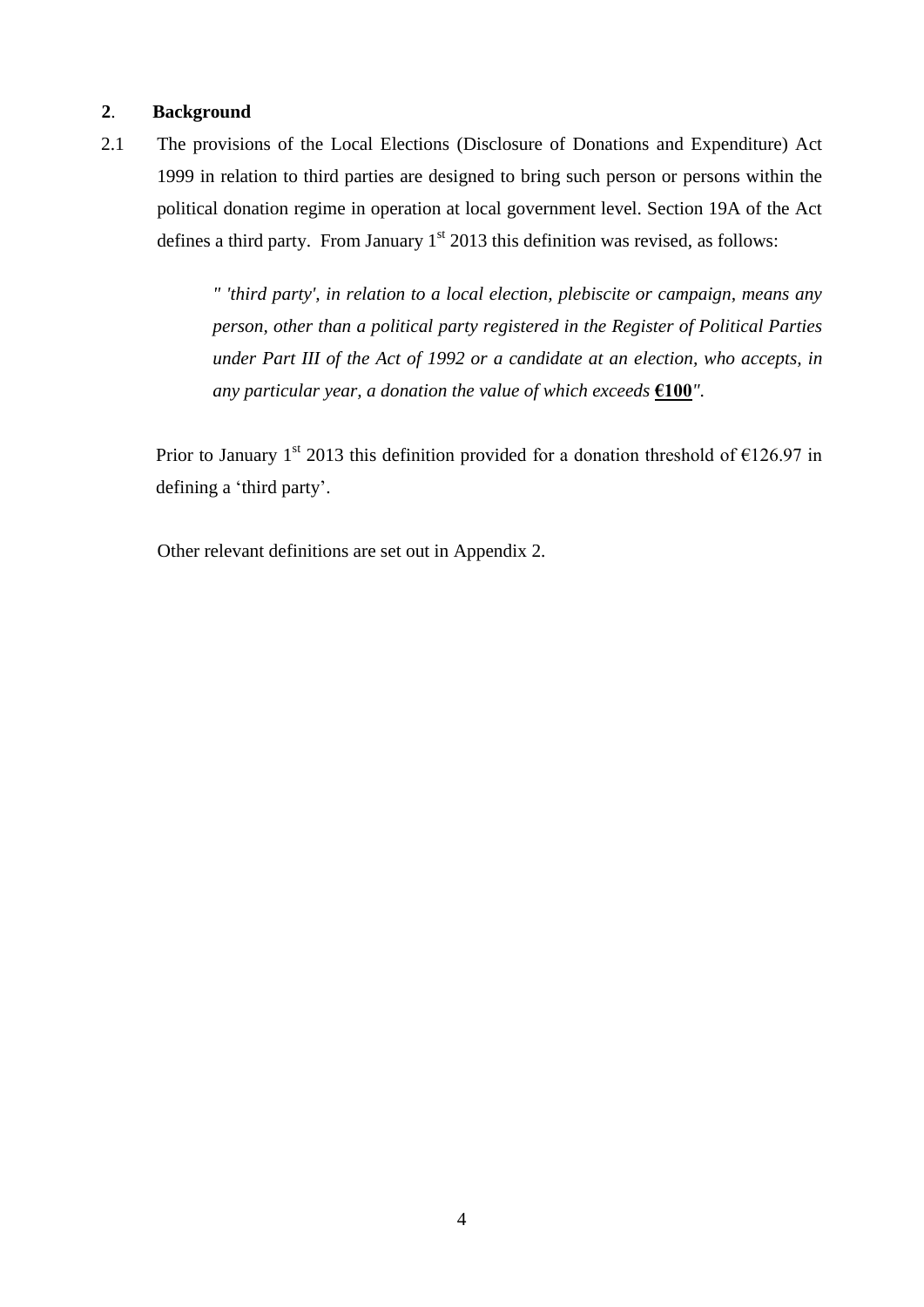#### **3. Registration of Third Parties**

- 3.1 Section 19G of the Local Elections (Disclosure of Donations and Expenditure) Act 1999 requires a third party to register with a local authority where it has received a donation which exceeds  $\epsilon$ 100 and which it intends to use for political purposes<sup>\*</sup>. Prior January 1<sup>st</sup> 2013 a donation threshold of  $E$ 126.97 was used in defining a 'third party'.
- 3.2 The following registration details must be furnished to the local authority before a third party incurs expenses for political purposes:
	- (a) the name and address of the third party and the name and address of the responsible person\*, or each responsible person in relation to the third party,
	- (b) a statement of the nature, purpose and estimated amount of the donations to, and proposed expenses of, the third party in any year, and
	- (c) an indication of the third party's connection, if any, with any political party or candidate at the election or with the plebiscite or campaign.

\_\_\_\_\_\_\_\_\_\_\_\_\_\_\_\_\_\_\_

<sup>\*</sup> see Appendix 2 for definitions.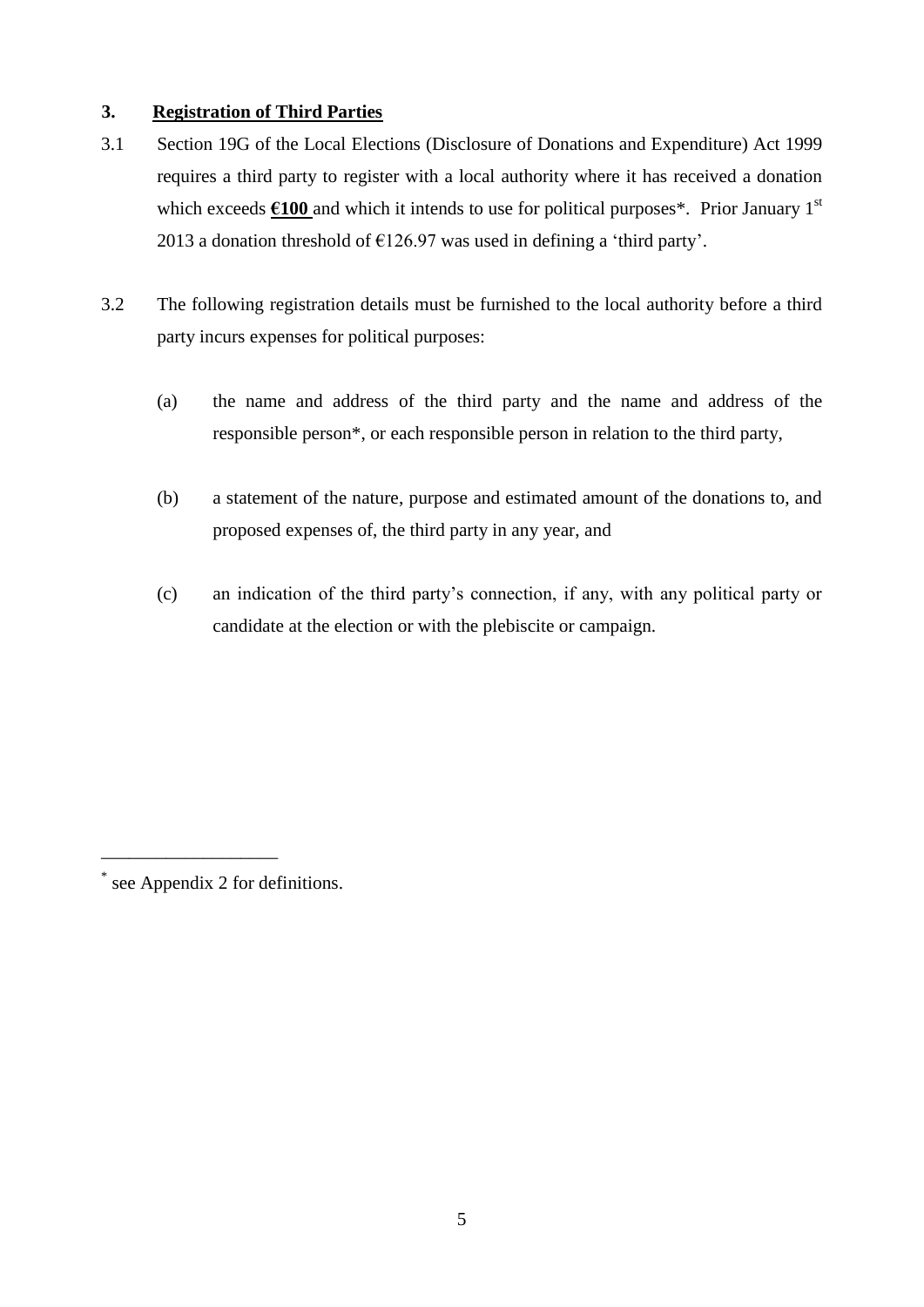#### **4. Donations to Third Parties**

- 4.1 A donation means any contribution given for political purposes by any person, whether or not a member of a political party, to a third party in connection with an election, plebiscite or campaign which is accepted in whole or in part by or duly on behalf of such person and includes
	- any donation of money,
	- any donation of property or goods,
	- any conferring the right to use, without payment or other consideration, indefinitely or for a specified period of time, any property or goods,
	- any supply of services without payment or other consideration therefor,
	- any difference between the commercial price and the price charged for the purchase, acquisition or use of property or goods or the supply of any service where the price, fee or other consideration is less than the commercial price,
	- in the case of a contribution made by a person in connection with an event organised for the purpose of raising funds for a candidate at an election, any proportion attributable to that contribution of the net profit, if any, deriving from the event, and
	- a payment made by a person on their own behalf, or on behalf of one or more than one other person, of a fee or subscription for membership or continued membership of a political party.

Where a person makes more than one donation to the same third party in the same calendar year, the values of the donations must be aggregated and the donations treated as a single donation.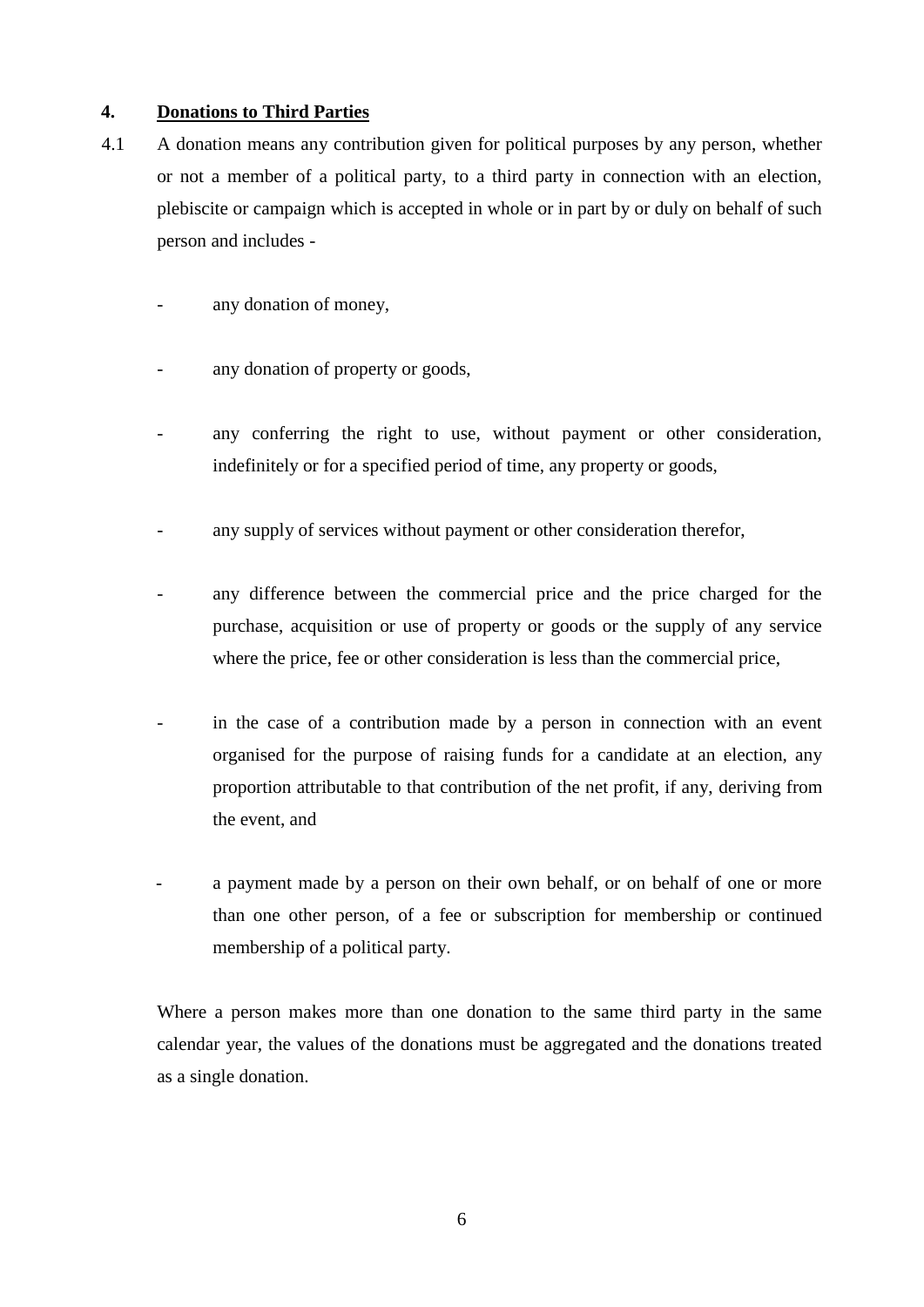#### **4.2** A donation to a third party **does not include:**

- necessary travelling expenses incurred by a candidate or as an assentor in fulfilling the nomination requirements at a local election;
- the payment by or on behalf of a candidate of an election deposit;
- expenditure on the purchase of copies of the register of electors;
- reasonable living expenses (including accommodation) of a candidate or any person or persons working on behalf of the candidate on a voluntary basis;
- any sum disbursed by any individual out of the individual's own resources for any minor (not exceeding  $£126.97$  in any one payment) expenses lawfully incurred in relation to the election if the said sum is not repaid to the person.
- benefits derived from a service rendered by an individual, including the use of the individual's motor vehicle, on behalf of a political party or a candidate at an election, where that service is gratuitous and is not part of that individual's work carried out under a contract of employment, or where the individual is selfemployed, is not in the course of the individual's business or in the practice of the individual's profession;
- benefits derived from a service rendered at an election by an individual in the employment of a political party, (whether remunerated out of the party's own resources or out of public funds) including use of the individual's motor vehicle, on behalf of a candidate of that party at an election, where the individual is not in receipt of any reward or benefit in kind other than his or her normal remuneration (including recoupment of expenses) in consideration of that service;
- the publication in a newspaper, magazine or other periodical publication or the broadcast on radio or television of news, reports, articles, features, editorial or other comments, including the publication of letters to the editor, where such publication or broadcast is effected in the same manner as that of other material relating to issues of public interest or concern, and the newspaper, magazine or other periodical publication is not for the purpose of promoting the interests of a political party or of a candidate at an election;
- the transmission on radio or television of a broadcast on behalf of a political party or candidate at an election (this exclusion does not cover any production, or other, costs associated with a transmission on radio or television);
- any election expenses incurred by or on behalf of a political party by a national agent or designated person, as the case may be, on behalf of a candidate authenticated by a political party at an election, other than a donation of money;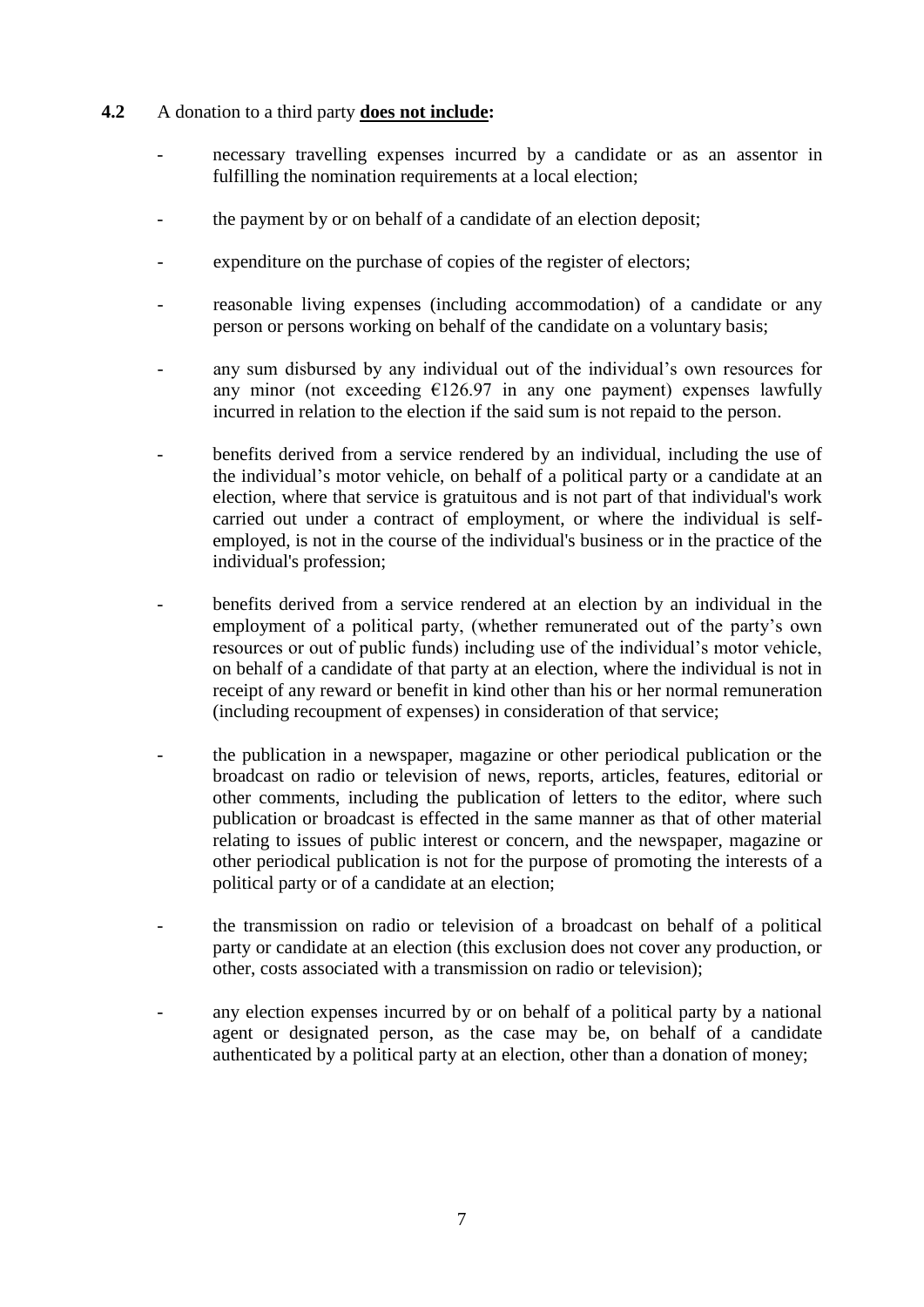- expenses incurred in the provision of property, goods or services used at an election where such property, goods or services was or were provided in respect of a previous Presidential, Dáil, European or local election and the cost of providing such property, goods or services was included in the statement of election expenses furnished to the Standards in Public Office Commission or to a local authority in relation to the said previous election by the national agent of the political party, election agent, designated person or by the candidate, as the case may be.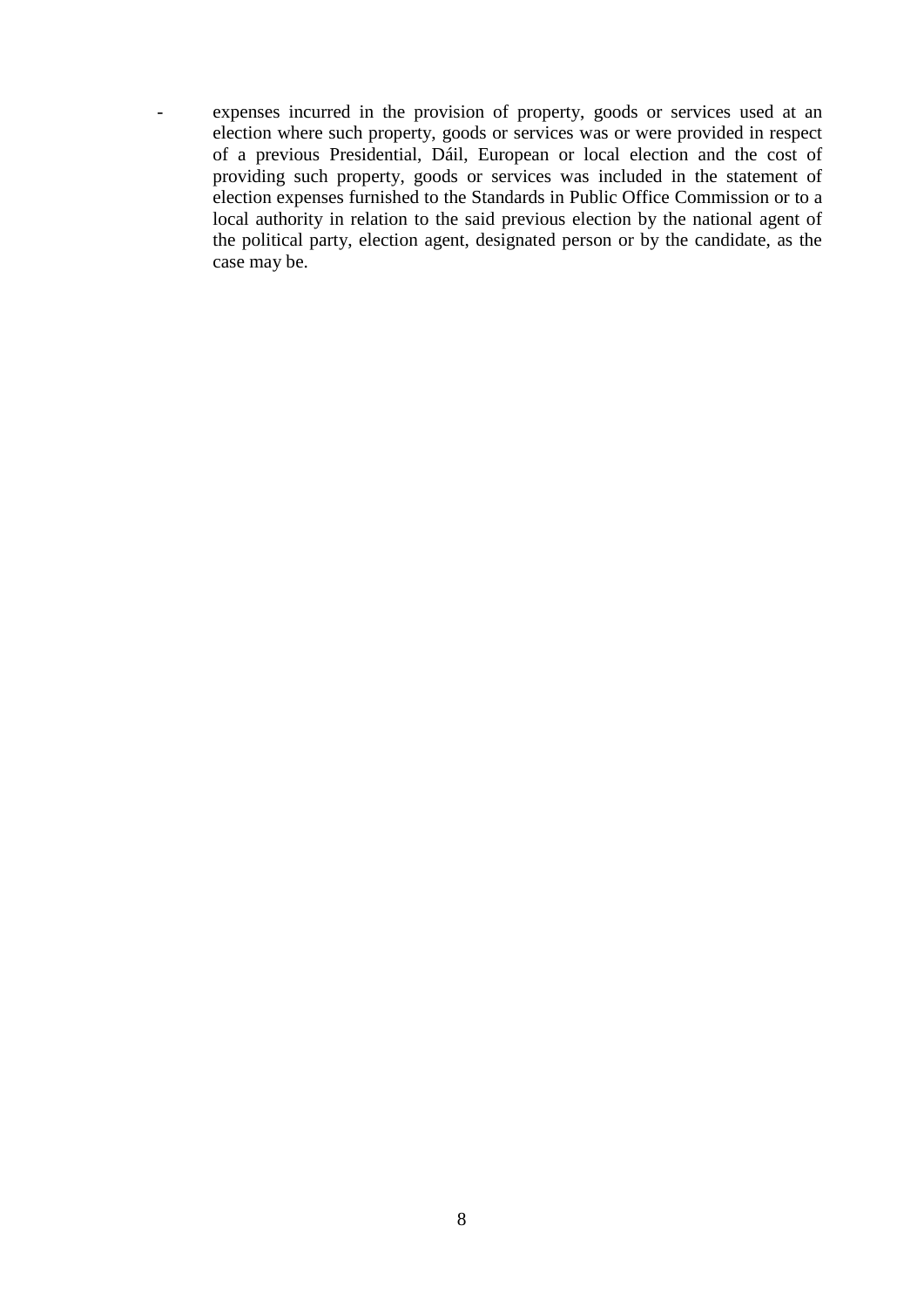#### **5. Prohibited donations**

#### **5.1 Donations over the statutory limit**

A third party may not, either directly or through an intermediary, accept a donation with a value exceeding  $\epsilon$ 2,500 from the same donor in the same calendar year.

The  $\epsilon$ 2,500 limit on donations came into force with effect from January 1<sup>st</sup> 2013. Prior to this date the limit was  $\epsilon$ 6,348.69.

If a person makes more than one donation to the same third party in the same year, the values of the donations must be aggregated and the donations treated as a single donation.

If a third party receives a donation with a value in excess of the limit:

- the donation must, within fourteen days of receipt, be returned by the third party to the donor or, if it is a monetary donation, the part of it exceeding the limit must be returned to the donor and a written record of the return must be kept for the purpose of it being furnished to the local authority, if required by the authority, or
- the third party must, within fourteen days of receipt, notify the local authority of such receipt and remit the donation or, in the case of a monetary donation, the part of it exceeding the limit or the value thereof, to the authority.

The limit referred to above does not apply to the provision by any person of a constituency office to an individual, or if more than one such office is provided to the individual, whichever one of those offices is nominated in writing by the individual.

#### **5.2 Foreign donations**

A third party must not accept a donation, of any value, from an individual (other than an Irish citizen) who resides outside the island of Ireland.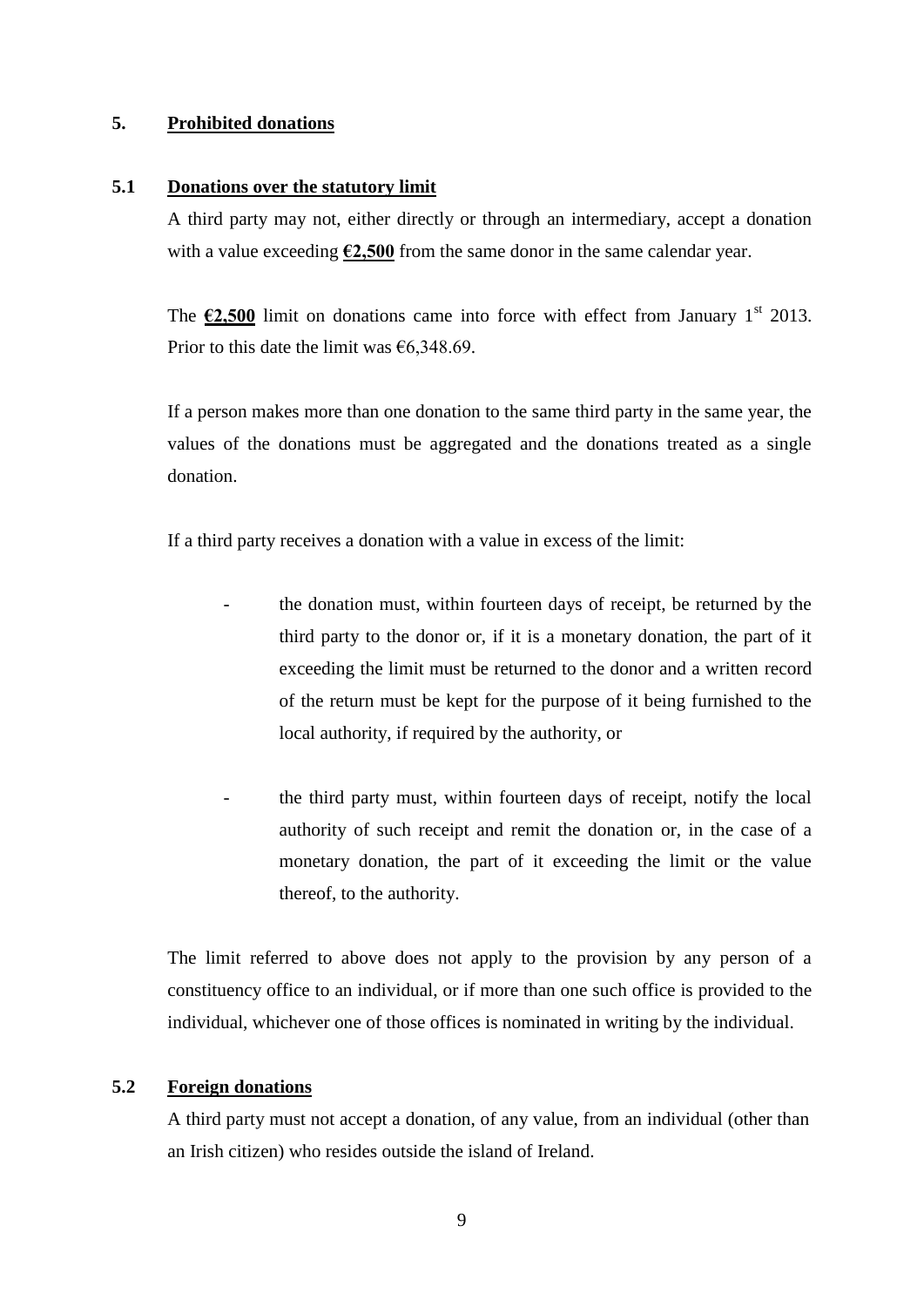Neither must a donation, of any value, be accepted from a body corporate or an unincorporated body of persons which does not keep an office in the island of Ireland from which at least one or more of its principal activities is directed.

Notwithstanding the above, where such a donation is received:

- the third party should, within 14 days, return the donation to the donor and keep a written record of the return for the purpose of its being furnished to the local authority, if required by it, or
- the member should, within 14 days, notify the local authority and remit the donation, or the value thereof, to the authority.

#### **5.3 Anonymous donations**

A third party must not accept an anonymous donation exceeding €**100** in value.

The **€100** threshold limit on anonymous donations came into force with effect from January 1<sup>st</sup> 2013. The limit before this date was  $\epsilon$ 126.97.

A donation is anonymous if the name and address of the donor is not known to the third party concerned. If such a donation is received, the third party must notify the local authority in writing within 14 days of receipt of the donation and remit the donation, or its value, to the authority. The authority must lay a copy of each such notification received before the members of the local authority and must dispose of the donation as directed by the authority.

#### **5.4 Donations by Intermediaries**

An intermediary is "a person who makes a donation on behalf of another person". With effect from  $1<sup>st</sup>$  January 2013, an intermediary must inform the recipient in writing that the donation is being made on behalf of another person and provide the name, description and postal address of the person on whose behalf the donation is being made. It is an offence to fail to provide this information. This provision is contained in section 19BC of the 1999 Act.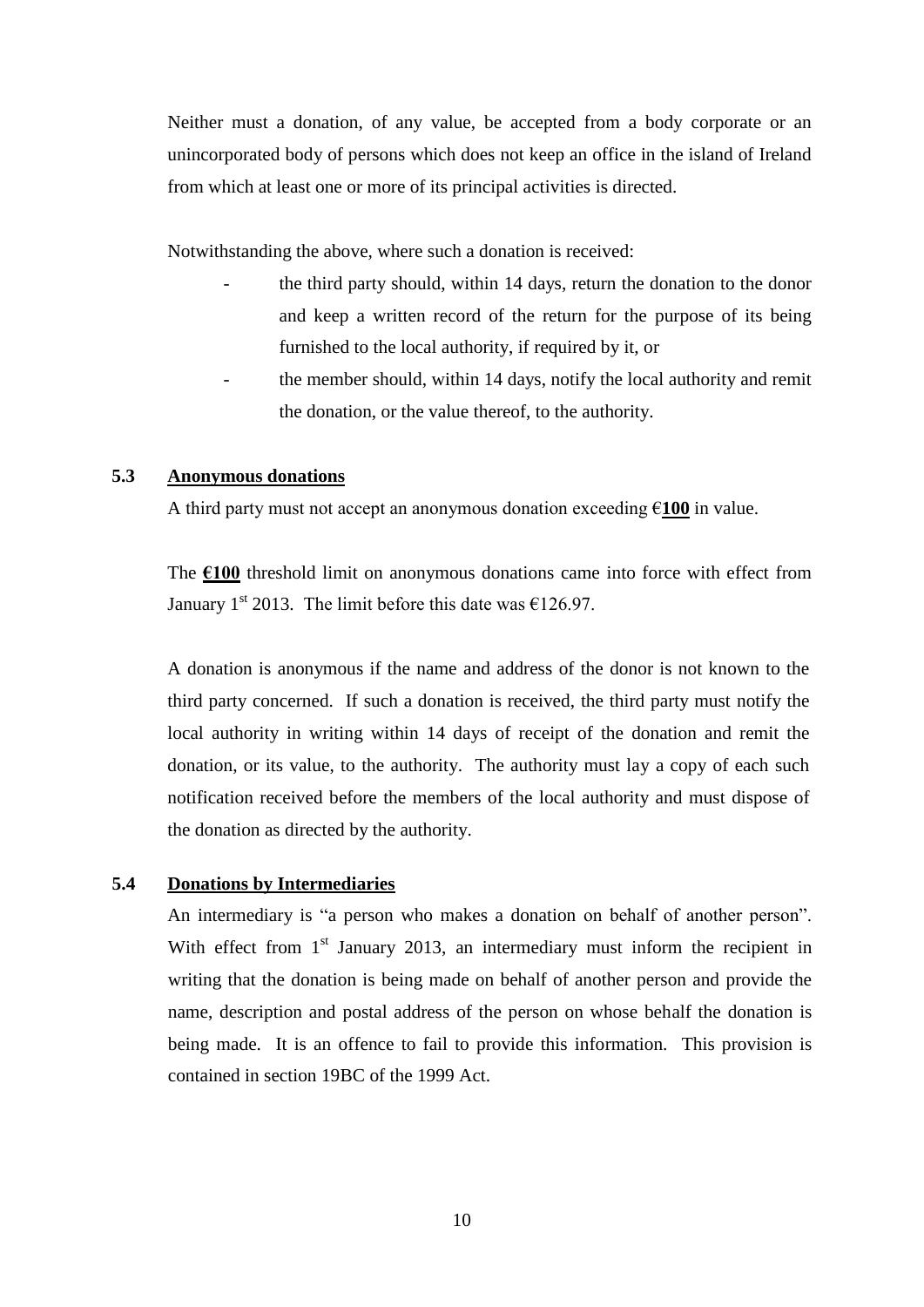#### **5.5 Corporate Donations**

Donations given by a corporate donor to a third party cannot be accepted if they exceed **€200**, unless the corporate donor is registered with the Standards in Public Office Commission.

A donation above **€200** from a registered corporate donor must also be accompanied by a statement that the making of the donation was approved by the members, shareholders or trustees of the donating body. The form for making this statement is provided by the Standards in Public Office Commission. This statement must be accompanied by a statutory declaration from the donor.

Donations made by the same corporate donor to a given recipient over a calendar year are aggregated. If the corporate donor is not registered and the donation is not approved, then no more than **€200** should be accepted from the same corporate donor in the same year.

#### **Definition of 'corporate donor'**

Section 19A of the 1999 Act provides that:

- " 'corporate donor' means—
- (i) a body corporate,
- (ii) an unincorporated body of persons, or
- (iii) a trust,

which makes a donation, and for the purpose of this definition a body corporate and any subsidiary thereof shall be deemed to be one person".

#### **Bodies covered by the definition:**

This definition encapsulates all incorporated and unincorporated bodies, including companies, trade unions, trusts, partnerships, societies, associations, clubs and nongovernmental organisations.

The definition applies to all bodies other than natural persons. The definition therefore does not include sole traders.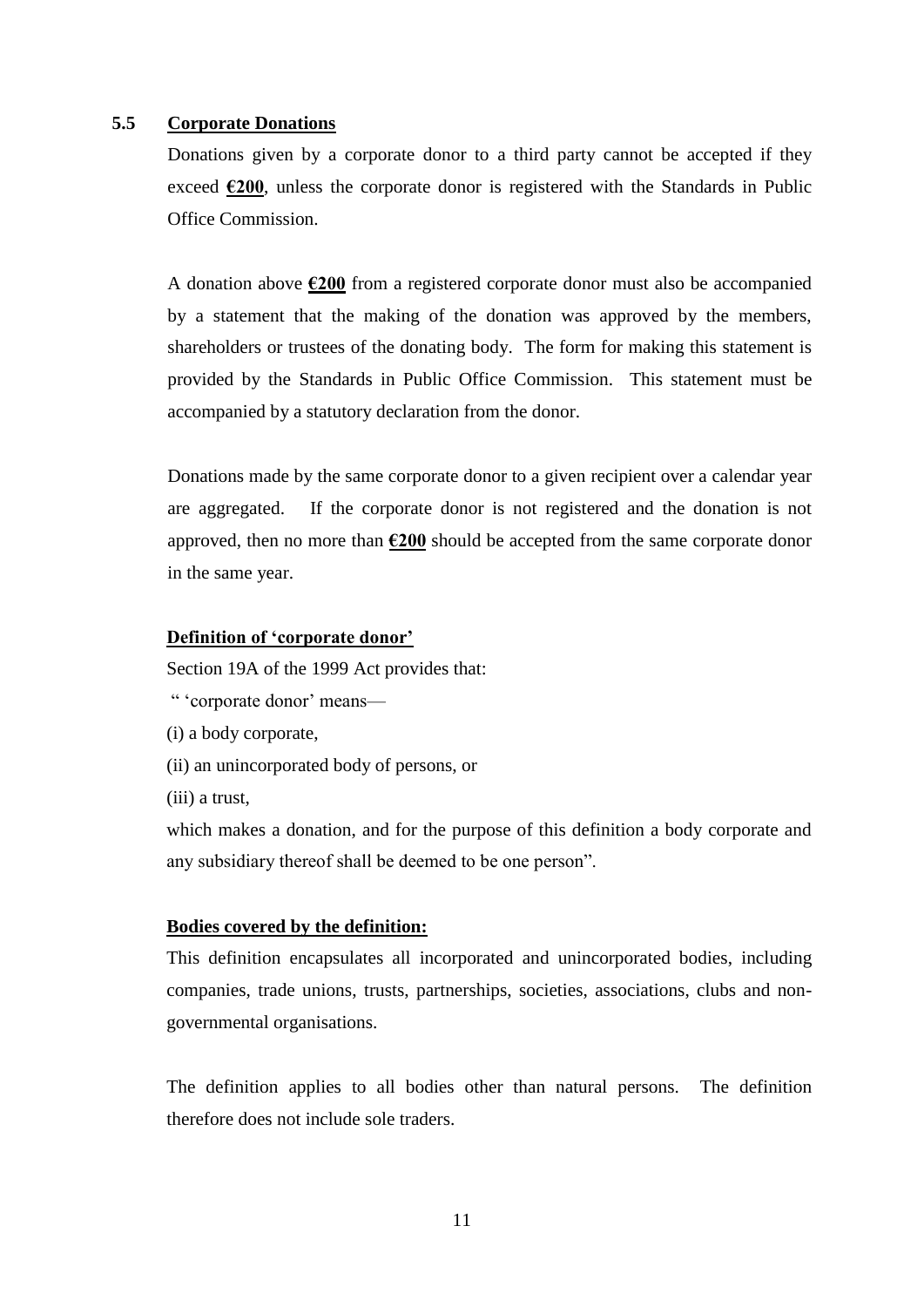#### **5.6 Cash Donations**

The maximum amount that can be accepted by a third party as a cash donation in a calendar year from the same donor is **€200**. This provision was introduced with effect from January  $1<sup>st</sup> 2013$ .

#### **6. Political donations accounts**

6.1 A third party who receives, in any particular year, a monetary donation of more than  $E100$  must open and maintain an account in a financial institution<sup>\*</sup> in the State and must lodge that donation and any further monetary donations received, of whatever value, to that account (referred to as a political donations account).

The **€100** threshold for opening a political donations account came into force with effect from January 1<sup>st</sup> 2013. The limit before this date was  $\epsilon$ 126.97.

6.2 Not later than 31 March each year, a third party who was required to open a political donations account must furnish a statement provided by the financial institution where the political donations account was opened. The statement must specify the transactions that have taken place in relation to the account during the preceding year together with a certificate stating that all monetary donations received during the preceding year after the account was opened were lodged to the account and that all amounts debited from the account were used for political purposes.

The certificate must be accompanied by a statutory declaration that, to the best of the third party's knowledge and belief, the certificate is correct in every material respect and that all reasonable action has been taken in order to be satisfied as to the accuracy of the certificate.

1

<sup>\*</sup> see Appendix 2 for definitions.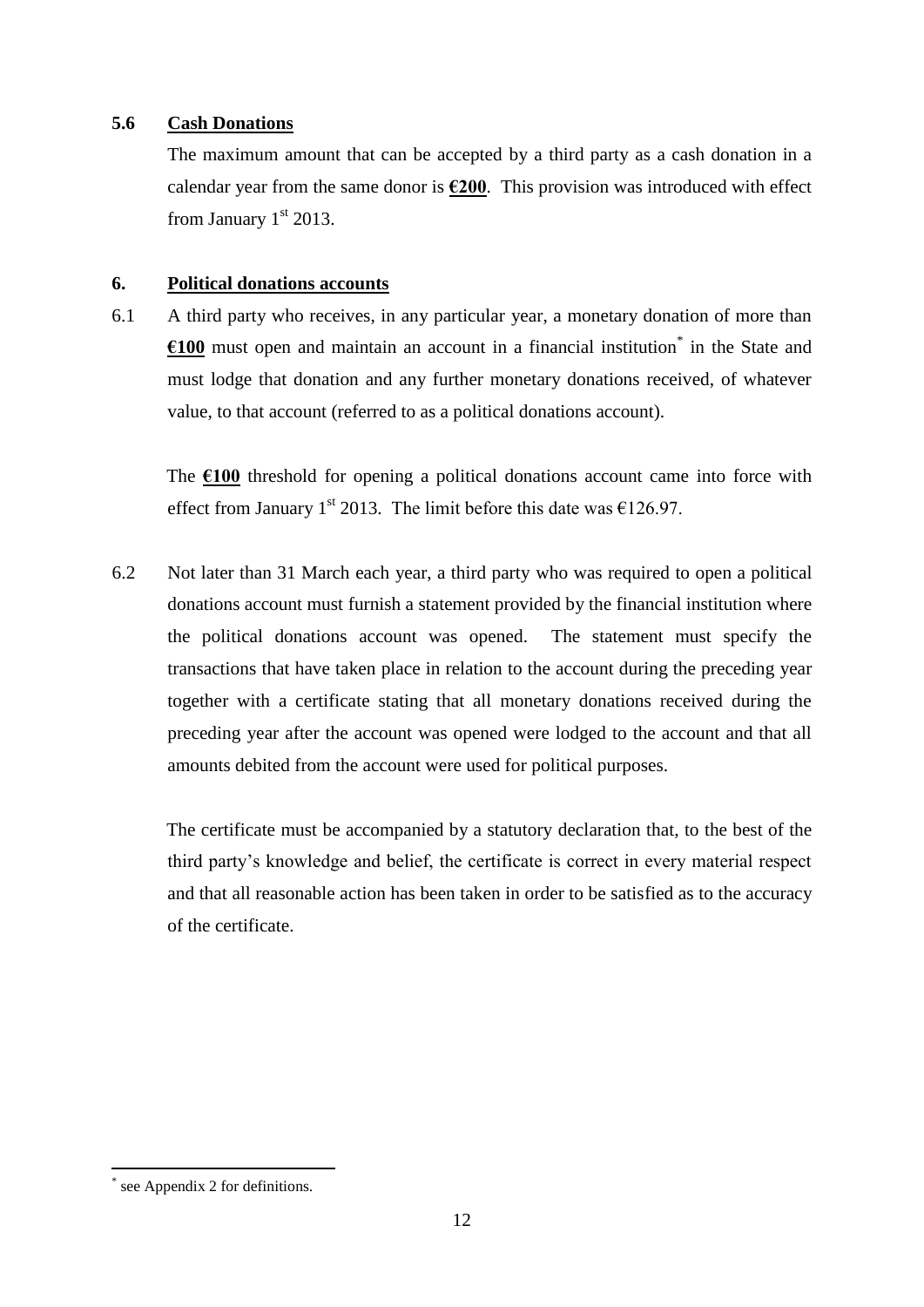**The certificate to be completed by a third party has been revised to reflect the reduced threshold applying to the opening of a political donations account. The statutory declaration element of the certificate has also been amended to reflect changes in the required format for such declarations.**

**The revised certificate to accompany a statement from a financial institution of a political donations account for a third party is attached at Appendix 1. The Irish language version of the certificate is at Agusín 1.**

The local authority will retain the statements from financial institutions and their accompanying certificates and statutory declarations and will not disclose the contents thereof, unless ordered by a court to do so or where disclosure is required in connection with an investigation held by the local authority.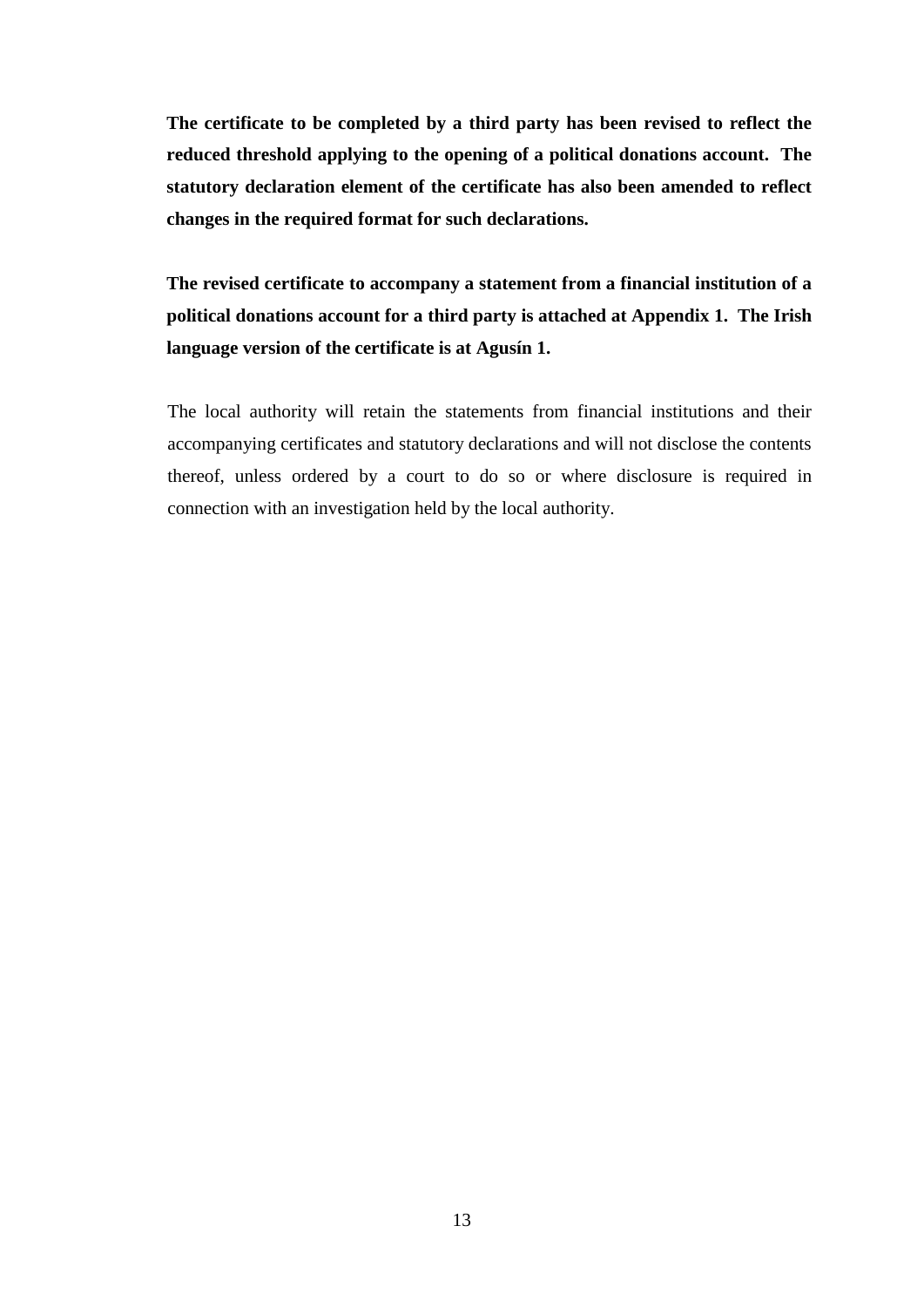#### **7. Offences and penalties**

- 7.1 A third party will be guilty of an offence if he or she:
	- Fails to furnish the necessary registration details to the local authority
	- fails to notify the local authority of receipt of an anonymous donation valued in excess of  $\epsilon$ 100, or fails to remit to the authority the donation or the value thereof, or
	- where required, fails to notify the local authority of receipt of a donation from the same person in the same year with a value in excess of  $\epsilon$ 2,500, or
	- fails to remit to the local authority or return to the donor a donation, or part exceeding the limit or the value thereof, where the value of the donation received exceeds €2,500, or
	- fails to notify the local authority of the acceptance of a donation over  $\epsilon$ 200 from a corporate donor, where the donor has not registered with the Standards in Public Office Commission and declared that the donation has been properly approved, or does not either return the part of the corporate donation exceeding  $\epsilon$ 200 to the donor or send it to the local authority concerned, or
	- in the case of a cash donation, fails to remit to the local authority or return to the donor a donation, or part exceeding the limit or the value thereof, where the value of the donation received exceeds  $\epsilon$ 200, or
	- where required, fails to notify the local authority of receipt of a foreign donation, or fails to remit to the local authority or return to the donor a foreign donation, or
	- where required, fails to furnish to the local authority, on or before 31 March each year, a statement from a financial institution or a certificate and statutory declaration or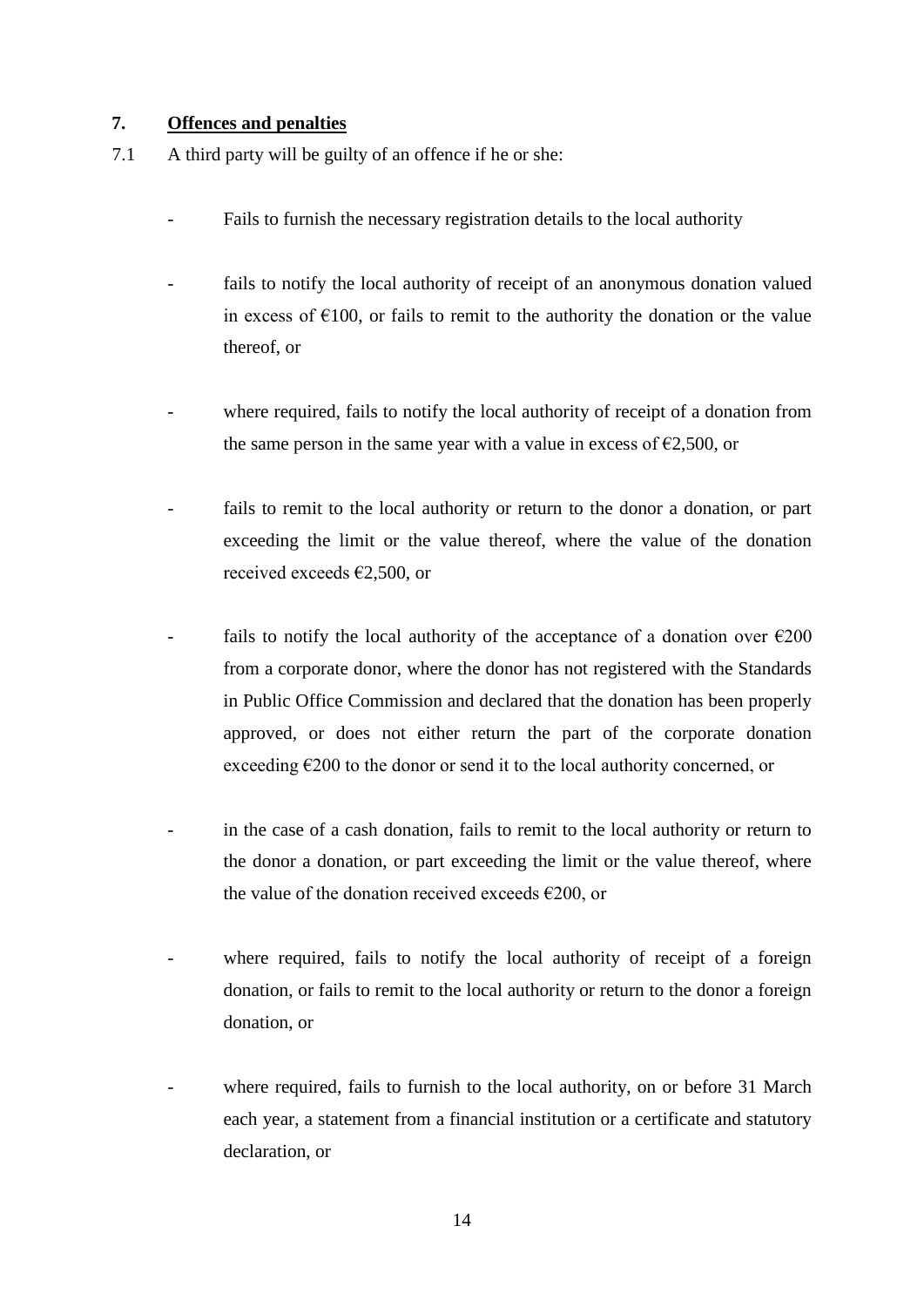- knowingly furnishes a statement from a financial institution or a certificate and statutory declaration, which is false or misleading in any material respect.

Proceedings for any of the above offences may only be instituted by, or with the consent of, the Director of Public Prosecutions.

7.2 A person found guilty of an offence will be liable to a fine not exceeding  $\epsilon$ 1,904.61. Where the conviction is for failing to furnish the required statutory documentation to the local authority, a person will be liable to a further fine of up to  $\epsilon$ 126.97 per day for every day after the conviction on which the failure continues.

Where a conviction relates to knowingly furnishing statutory documentation to the local authority which is false or misleading in any material respect, a member of the local authority will be liable, on conviction on indictment, to a fine of up to  $\epsilon$ 25,000 and/or up to three years in prison.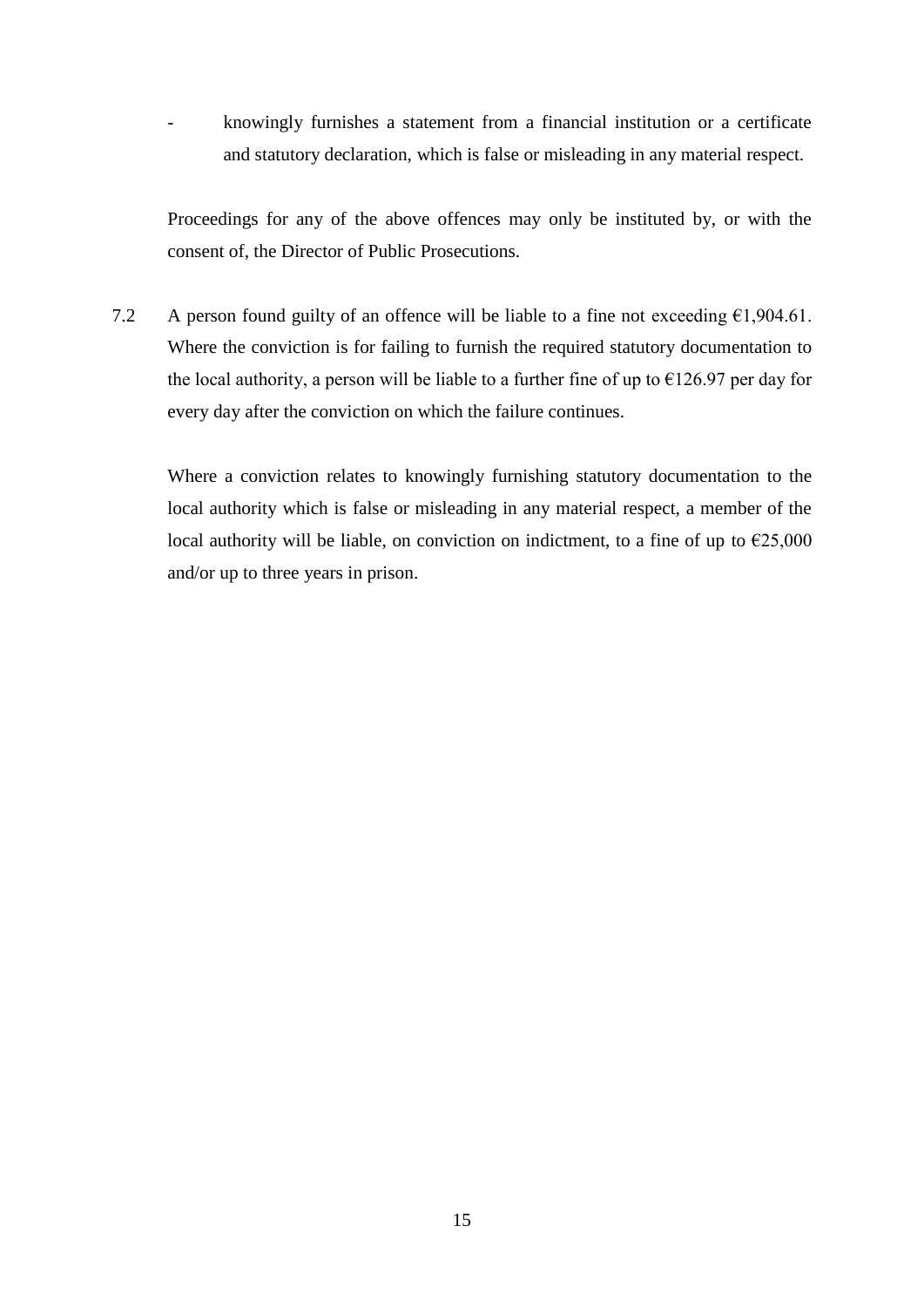# **Appendix 1 - Certificate for a statement of a political donations account**

# **LOCAL ELECTIONS (DISCLOSURE OF DONATIONS AND EXPENDITURE) ACT 1999**

# **CERTIFICATE TO ACCOMPANY STATEMENT FROM A FINANCIAL INSTITUTION OF A POLITICAL DONATIONS ACCOUNT FROM THE RESPONSIBLE PERSON OF A THIRD PARTY**

### **THIS CERTIFICATE IS NOT FOR PUBLIC DISPLAY**

| Name of Third Party        |  |
|----------------------------|--|
| Name of Responsible Person |  |
| <b>Address</b>             |  |
| Local authority            |  |

I hereby declare that a donation for political purposes exceeding €100 and subsequent donations received by me during the year …………. (insert year) were lodged to the following political donations account, a statement of the account for which is attached, and that all amounts debited (excluding charges by the institution) were used for political purposes.

| <b>Account Number</b>                |  |
|--------------------------------------|--|
| <b>Financial Institution address</b> |  |
| Date account opened                  |  |

Signed: \_\_\_\_\_\_\_\_\_\_\_\_\_\_\_\_\_\_\_\_\_\_\_\_\_\_\_\_\_\_\_\_\_\_\_\_\_\_\_\_\_\_\_\_\_\_\_\_

Date: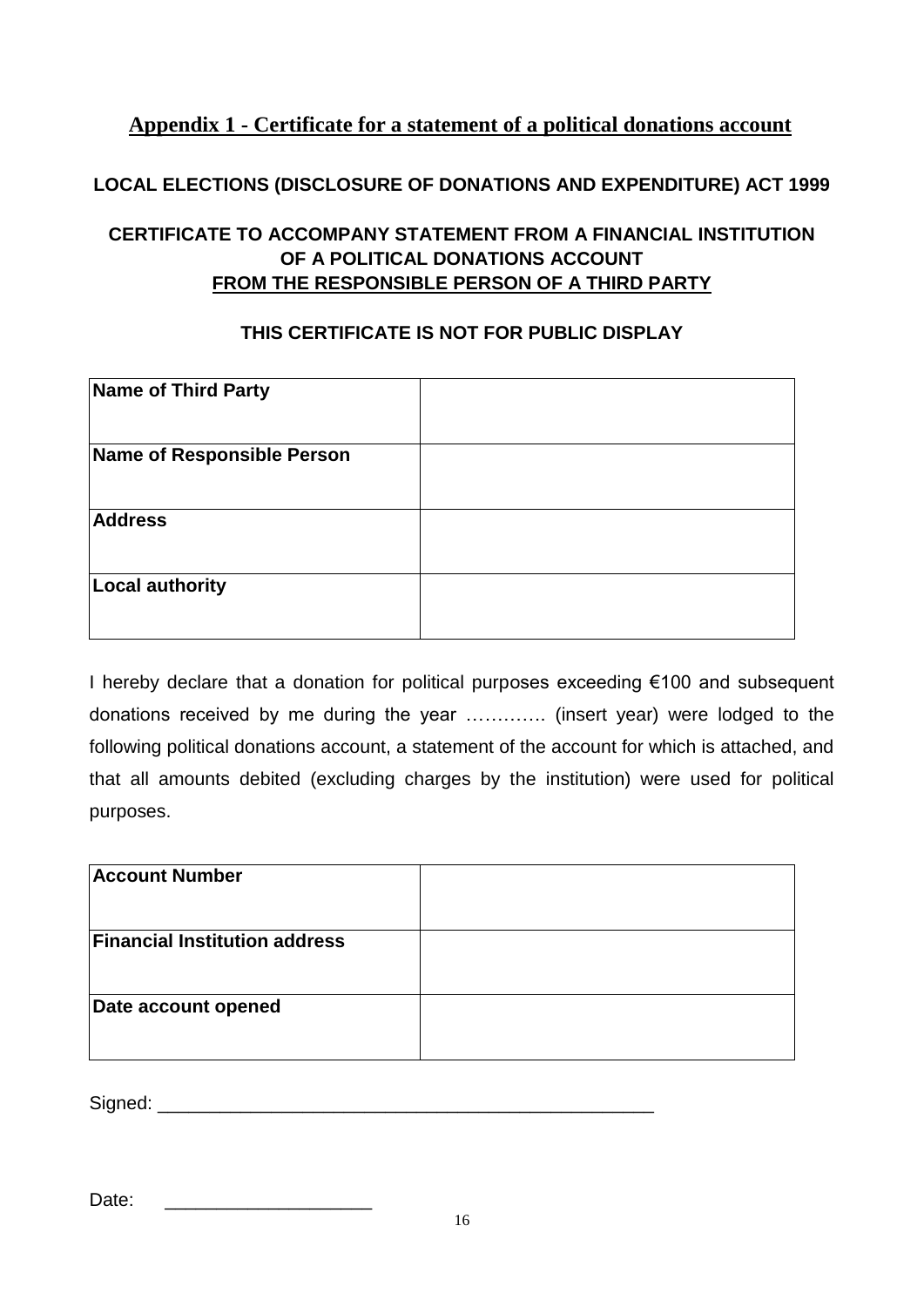#### **Statutory Declaration**

I (name) ............................…………………. do solemnly and sincerely declare that the above statement is, to the best of my knowledge and belief, correct in every material respect and that I took all reasonable action in order to be satisfied as to its accuracy. I make this solemn declaration conscientiously believing the same to be true and by virtue of the Statutory Declarations Act 1938. Signed ………………………………………… Declared before me...........................…………….……..[*name in capitals*] a [notary public] [commissioner for oaths] [peace commissioner] [practicing solicitor] by ……………………………………………………[name of responsible person of third party] who is personally known to me, or who is identified to me by ……………………………………….. who is personally known to me or whose identity has been established to me before the taking of this Declaration by the production to me of passport no. ……………..[*passport number*] issued on ……………….[*date of issue*] by the authorities of …………………[*issuing state*], which is an authority recognised by the Irish Government or national identity card no. ………………[*identity card number*] issued on ……………..[*date of issue*] by the authorities of ………………..[*issuing state*] which is an EU Member State, the Swiss Confederation or a Contracting Party to the EEA Agreement or Aliens Passport no. …………………..(*document equivalent to a passport*) [*passport number*] issued on ……………..[*date of issue*] by the authorities of ……………..[issuing state] which is an authority recognised by the Irish Government or refugee travel document no. ……………..[*document number*] issued on ………………..[*date of issue*] by the Minister for Justice, Equality and Defence or travel document (other than refugee travel document) …………………[*document no.*] issued on ……………………..[*date of issue*] by the Minister for Justice, Equality and Defence. at……………………………………………………………… [*place of signature*] this………day of …………………………[*date*] …………………………………………………

[*signature of witness*]

**Please note that a witness must belong to one of the following categories: Commissioner for Oaths / Notary Public / Peace Commissioner / Practicing Solicitor.**

#### **PENALTIES**

A person who knowingly makes a false or misleading statutory declaration is liable on conviction to a fine not exceeding €3,000 or imprisonment for a term not exceeding six months or both.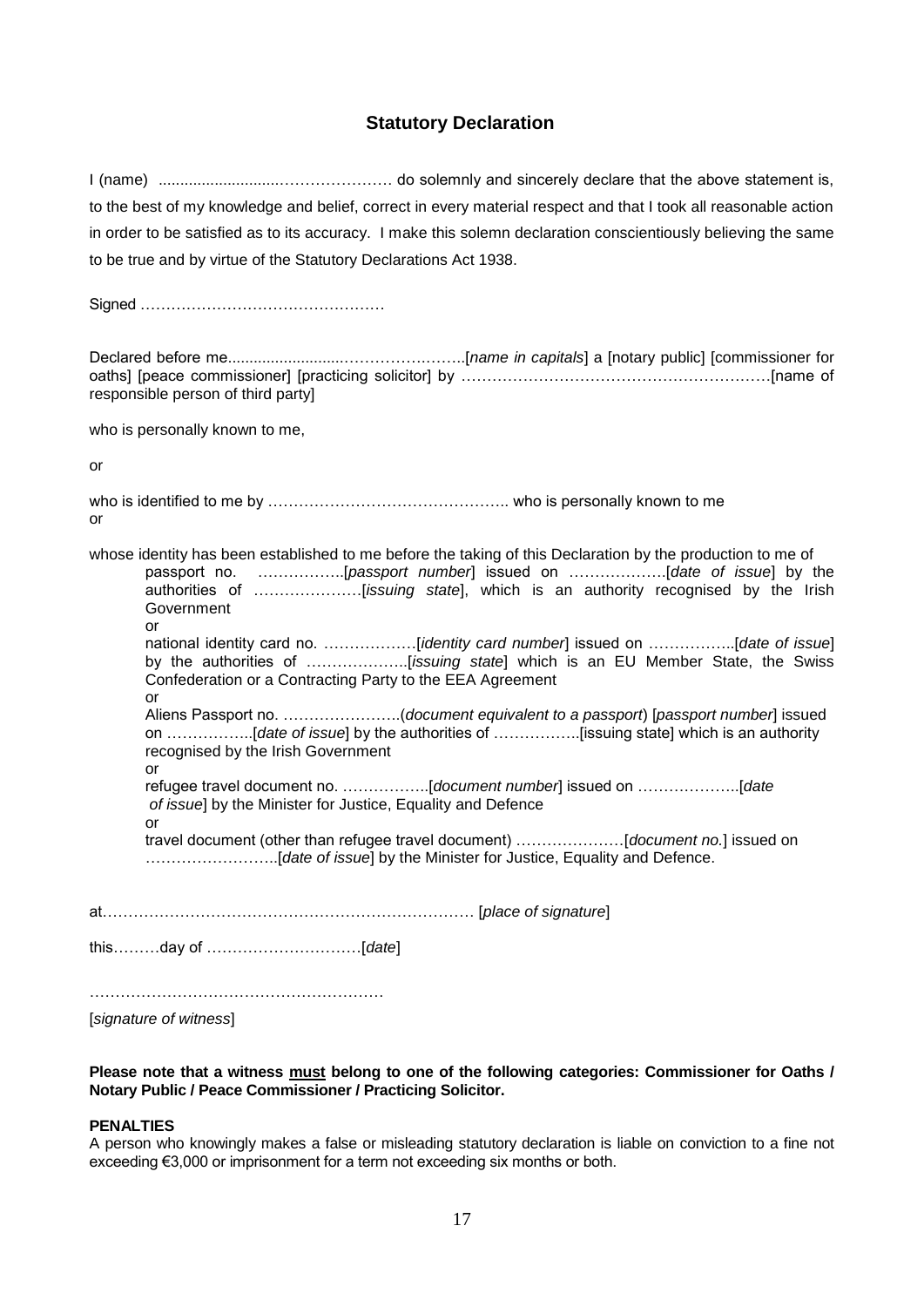# **Appendix 2 - Definitions**

For ease of reference, some of the more important definitions follow: The definition of what constitutes a 'donation' is set out in pages 7 to 9.

**"account"** means an account in an institution in the State for the purpose of crediting and debiting money received in respect of donations;

#### **"institution"** means:

- the holder of a licence under section 9 of the Central Bank Act 1971;
- a building society;
- a trustee savings bank;
- ACC Bank plc;
- An Post; or
- a person authorised in accordance with the European Communities (Licensing and Supervision of Credit Institutions) Regulations, 1992 (S.I. No. 395 of 1992) to carry on a business in the State.

NOTE: A credit union is not an institution for the purposes of the legislation.

**"local political matter"** means a matter relating to the policy or policies or functions of a local authority or other statutory body in which are vested functions in relation to local government;

**"person"** is defined as meaning:

- an individual;
- a body corporate (a body corporate and any of its subsidiaries shall be deemed to be one person);
- an unincorporated body of persons;

**"plebiscite"** means a poll to ascertain the views or consent of qualified electors within the meaning of section 67(2) of the Local Government Act, 1994 in relation to a local political matter;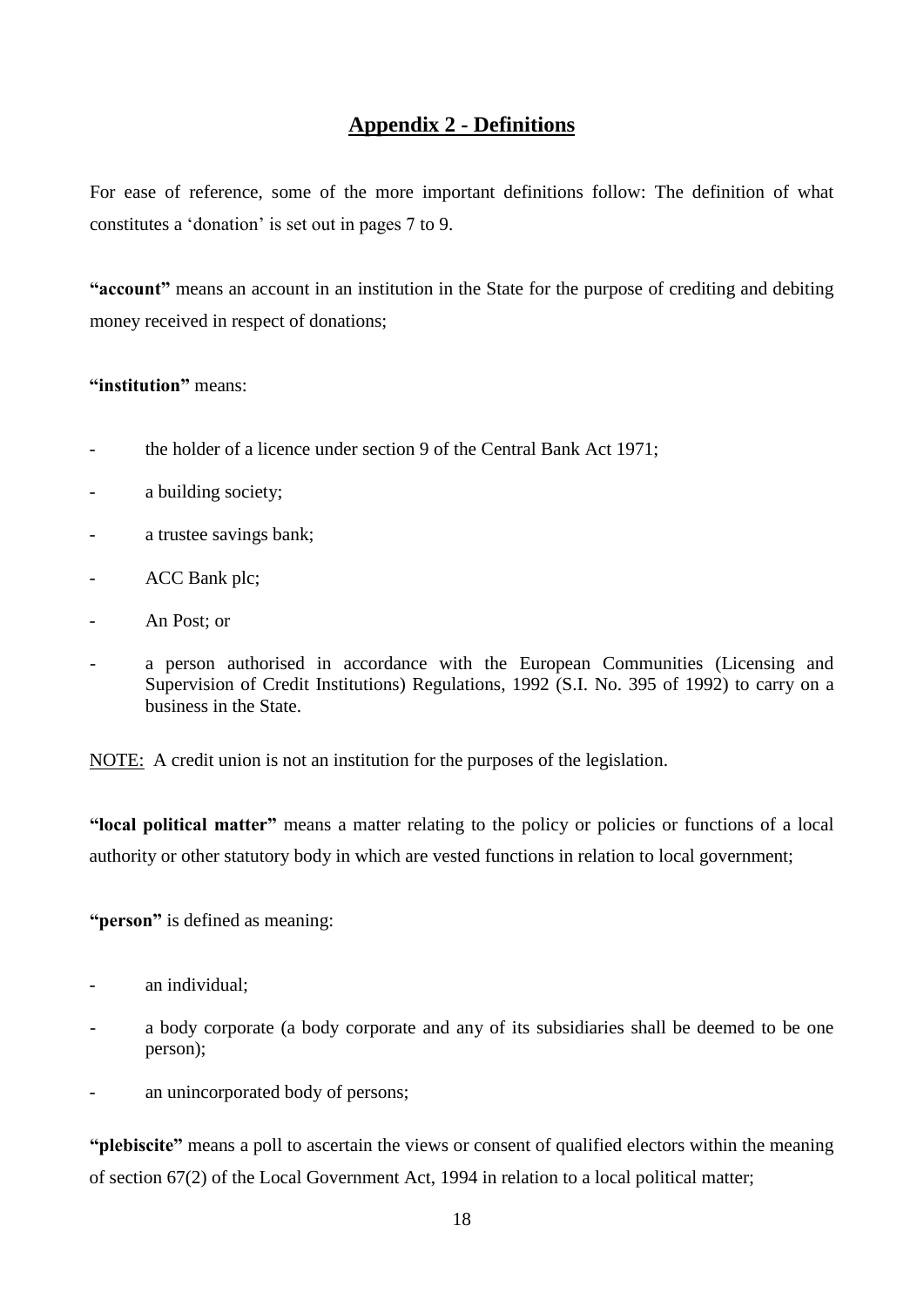**"political party"** means a party registered in the Register of Political Parties in accordance with Part III of the Electoral Act of 1992, as a party organised to contest a local election;

#### **"political purposes"** means:

- to promote or oppose, directly or indirectly, the interests of a political party, or a member of a local authority, or
- to present, directly or indirectly, the policies or a particular policy of a political party, a member of a local authority or a third party, or
- to present, directly or indirectly, the comments of a political party, a member of a local authority, or a third party with regard to the policy or policies of another political party, member of a local authority, a third party or candidate at the election or at a plebiscite or campaign or otherwise, or
- to promote or oppose, directly or indirectly, the interests of a third party in connection with the conduct or management of any campaign conducted with a view to promoting or procuring a particular outcome in relation to a plebiscite or local political matter, or
- **-** to promote or oppose, directly or indirectly, the election of a candidate at the election or to solicit votes for or against a candidate or to present the policies or a particular policy of a candidate or the views of a candidate with regard to any matter connected with the election or the comments of a candidate with regard to the policy or policies of a political party or third party or of another candidate at the election or otherwise,
- otherwise to influence the outcome of the election or a plebiscite or campaign.

**"responsible person"** in relation to a third party, means a person who is responsible for the organisation, management or financial affairs of the third party.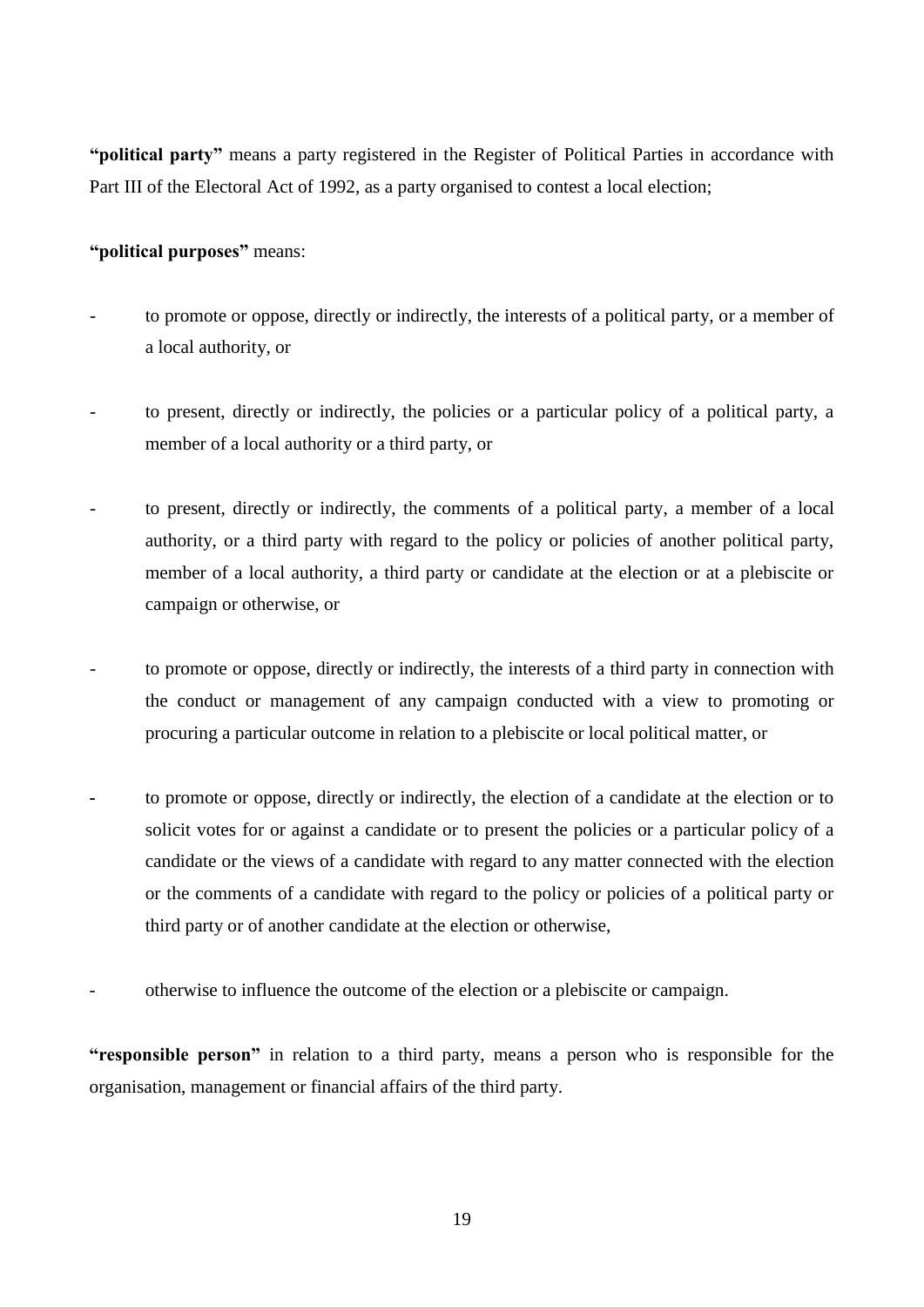# **Agusín 1 - Deimhniú le bheith i dteannta an ráitis ó fhoras airgeadais**

# **AN tACHT UM THOGHCHÁIN ÁITIÚLA (SÍNTIÚIS AGUS CAITEACHAS A NOCHTADH) 1999**

# **DEIMHNIÚ ATÁ LE CUR AG GABHÁIL LE RÁITEAS Ó INSTITIÚID AIRGEADAIS MAIDIR LE CUNTAS SÍNTIÚS POLAITÍOCHTA ATÁ AG DUINE FREAGRACH DE CHUID TRÍÚ PÁIRTÍ**

# **NÍ CHUIRFEAR AN DEIMHNIÚ SEO AR TAISPEÁINT GO POIBLÍ**

| Ainm an Tríú Páirtí       |  |
|---------------------------|--|
| Ainm an Duine Fhreagraigh |  |
| <b>Seoladh</b>            |  |
| <b>Údarás áitiúil</b>     |  |

Dearbhaím leis seo go ndearnadh síntiús níos mó ná €100, agus síntiúis ina dhiaidh sin, a fuair mé chun críoch polaitíochta i rith na bliana .................. (cuir isteach uimhir na bliana) a thaisceadh sa chuntas síntiús polaitíochta thíos, a bhfuil ráiteas ina leith i gceangal leis seo, agus go ndearnadh na méideanna go léir a íocadh as an gcuntas sin (seachas muirir a ghearr an institiúid) a úsáid chun críoch polaitíochta.

| Uimhir an Chuntais                 |  |
|------------------------------------|--|
| Seoladh na hinstitiúide airgeadais |  |
| An dáta a osclaíodh an cuntas      |  |

Síniú: \_\_\_\_\_\_\_\_\_\_\_\_\_\_\_\_\_\_\_\_\_\_\_\_\_\_\_\_\_\_\_\_\_\_\_\_\_\_\_\_\_\_\_\_\_\_\_\_

Dáta: